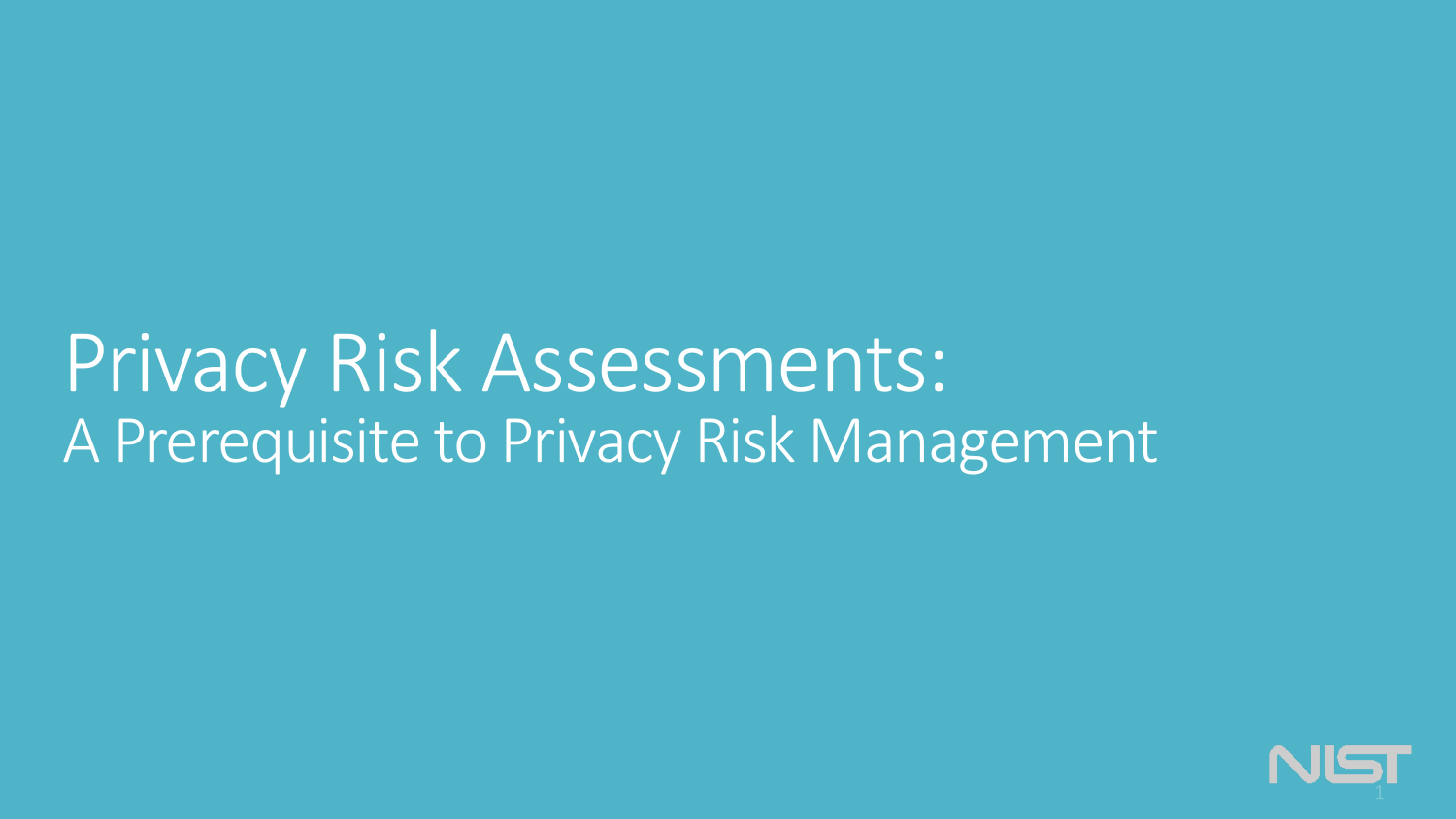# Trustworthy Systems: Foundational to a Digital Society

What makes systems trustworthy?

- Multiple attributes of trustworthiness include security, safety, reliability, etc.
- Privacy must be considered one of the attributes

How can we know if systems are trustworthy?

- Repeatable and measurable approaches help provide a sufficient base of evidence
- Privacy needs a body of guidance for repeatable and measurable approaches similar to other attributes of trustworthiness

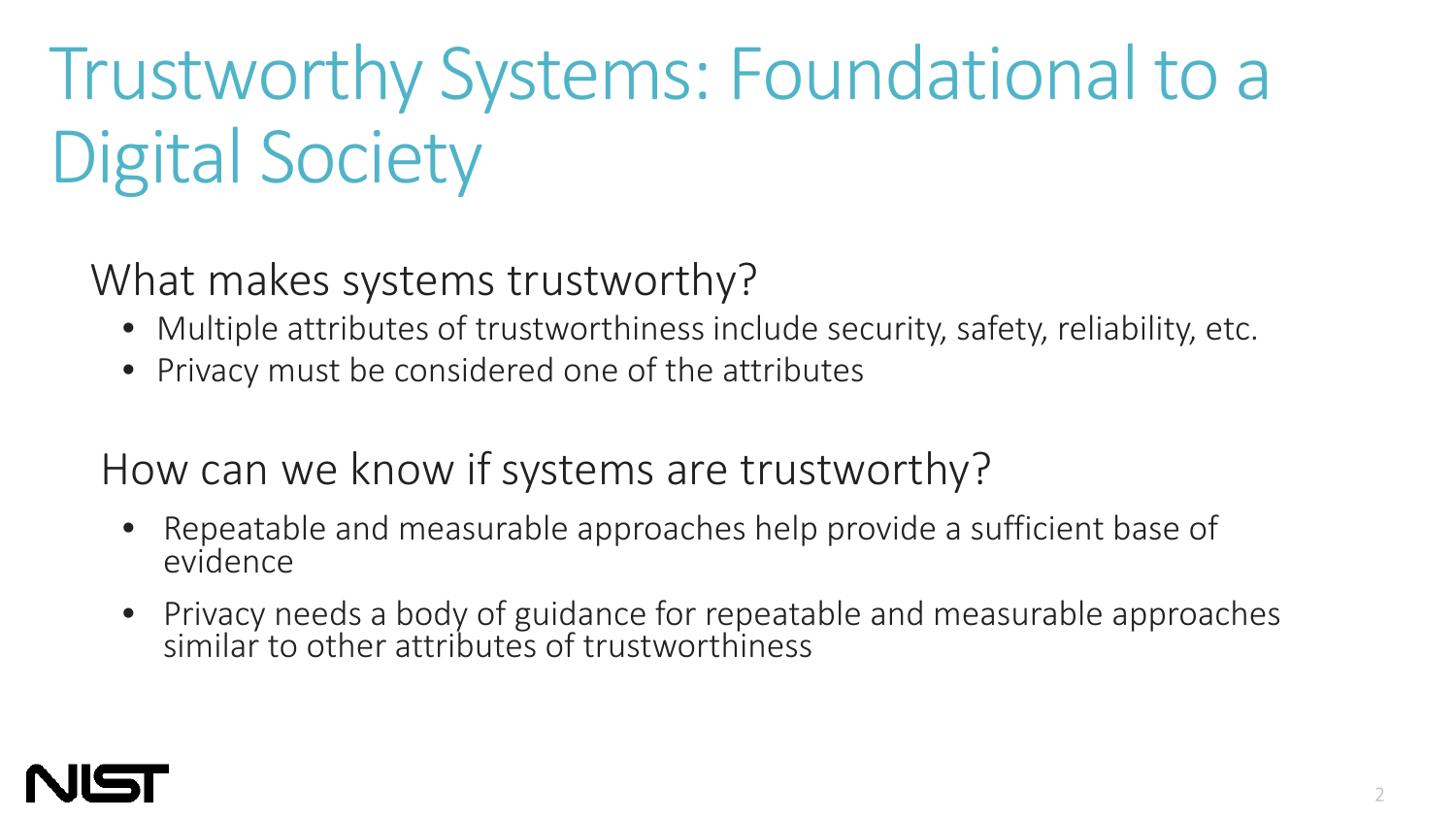# Friction in Our Digital World

45% of online households reported that privacy or security concerns stopped them from:\*

- Conducting financial transactions;
- Buying goods or services;
- Posting on social networks; or
- Expressing opinions on controversial or political issues via the Internet.

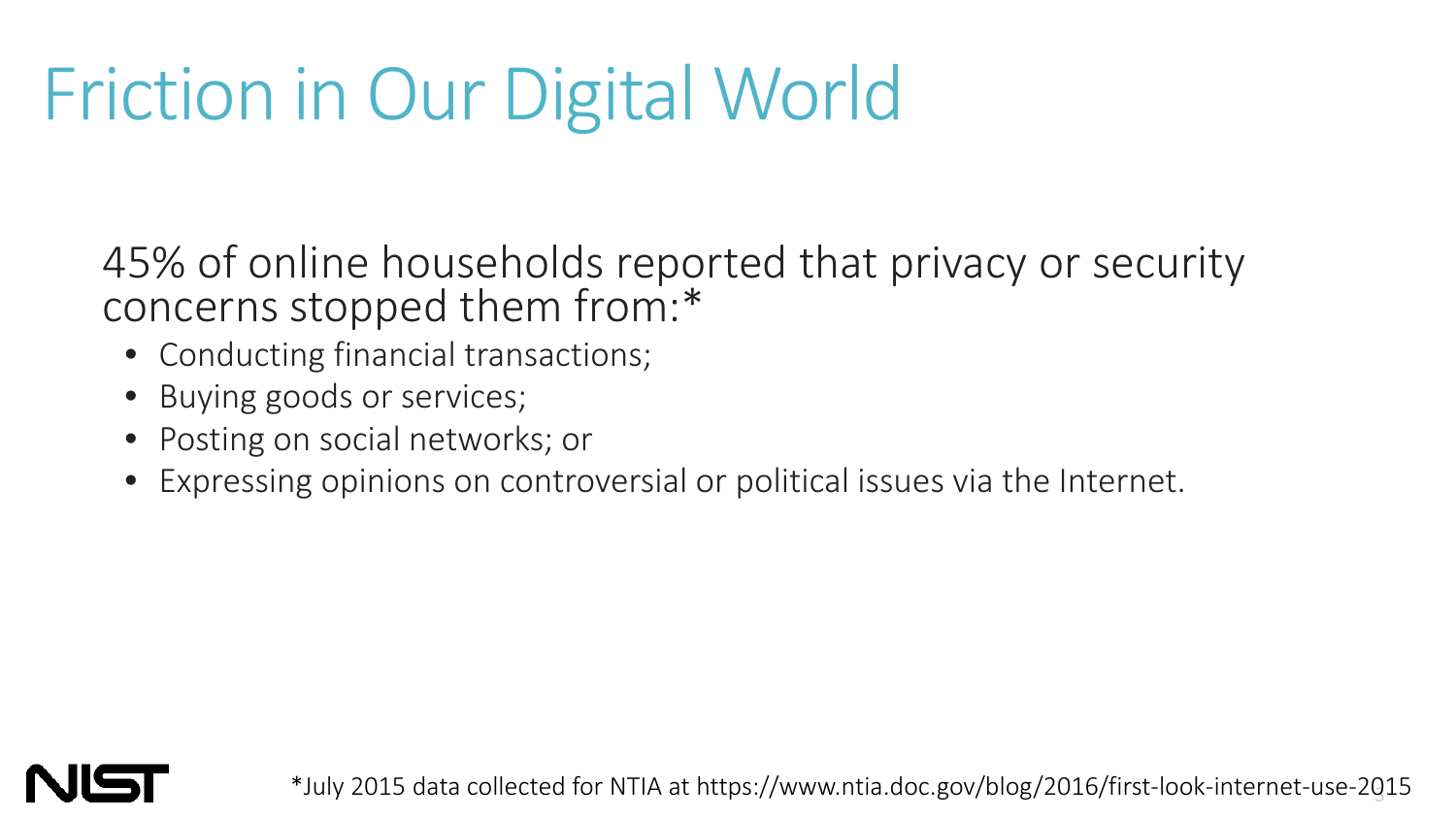# Primary Federal Driver

OMB July 2016 update to Circular A-130 clarified that:

- Agencies' obligations with respect to managing privacy risk and information resources extends beyond compliance with privacy laws, regulations, and policies
- Agencies must apply the NIST Risk Management Framework in their privacy programs

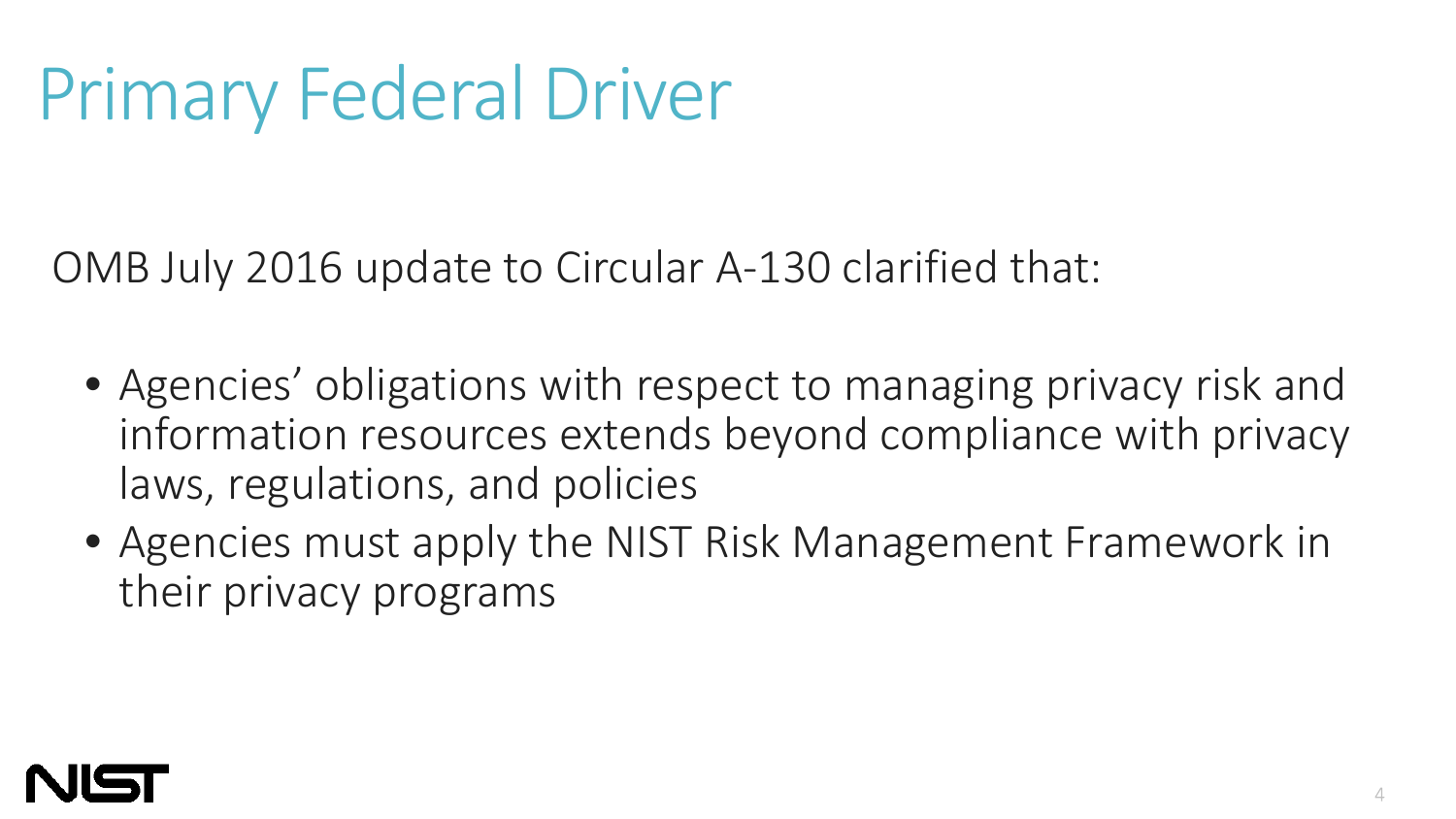# NISTIR 8062

### An Introduction to Privacy Engineering and

Risk Management in Federal Systems

#### **NISTIR 8062**

An Introduction to Privacy Engineering and Risk Management in Federal Systems

> **Sean Brooks** Michael Garcia Naomi Lefkovitz Suzanne Lightman Ellen Nadeau Information Technology Laboratory

This publication is available free of charge from: https://doi.org/10.6028/NIST.IR.8062

January 2017



U.S. Department of Commerce Penny Pritzker, Secretary

National Institute of Standards and Technology Willie May, Under Secretary of Commerce for Standards and Technology and Director

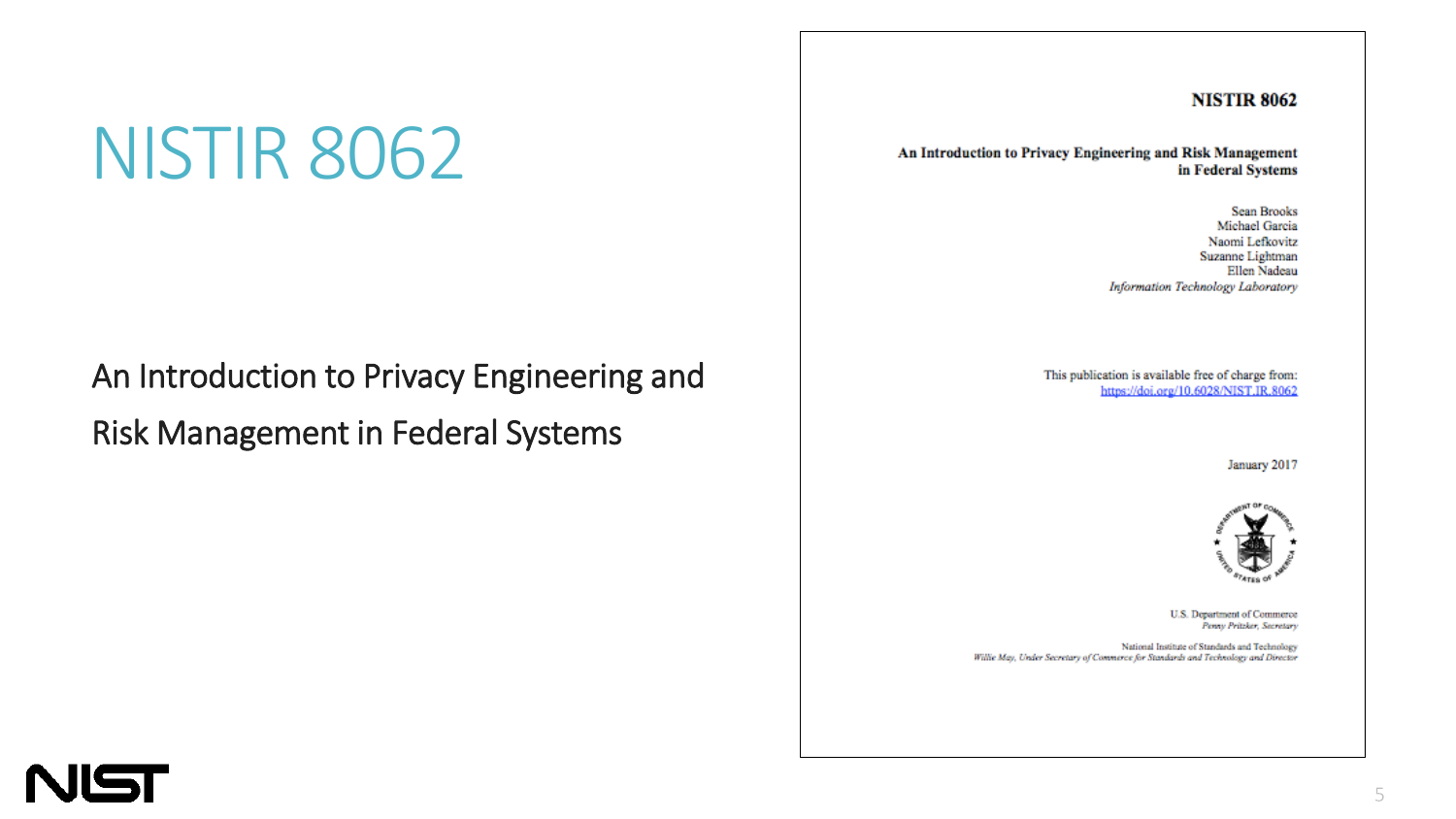# NIST Risk Management Framework



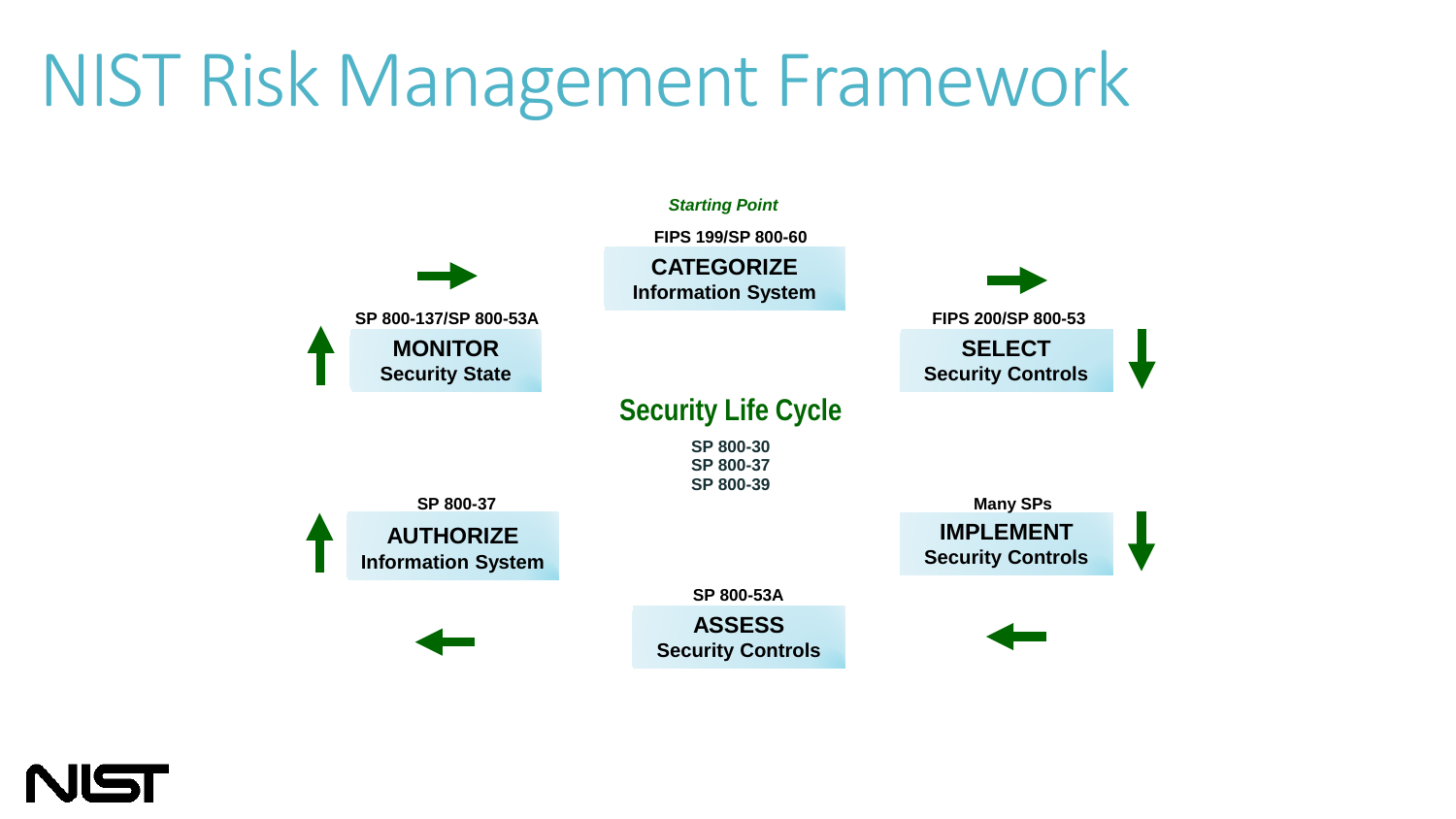# What is privacy risk?

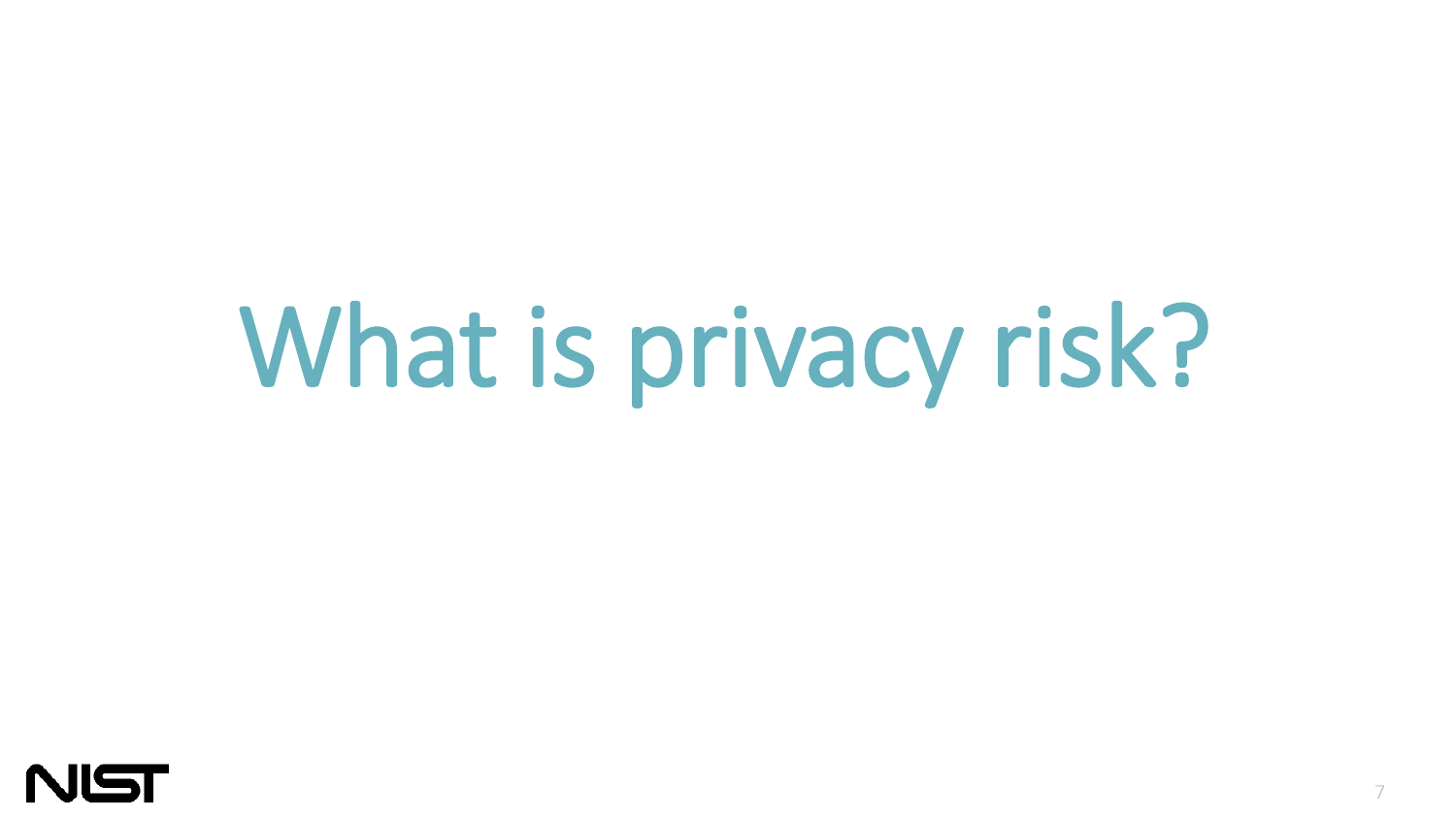# Risk Analysis

#### Risk is a function of:

- Likelihood of occurrence of adverse event
- Impact from the occurrence

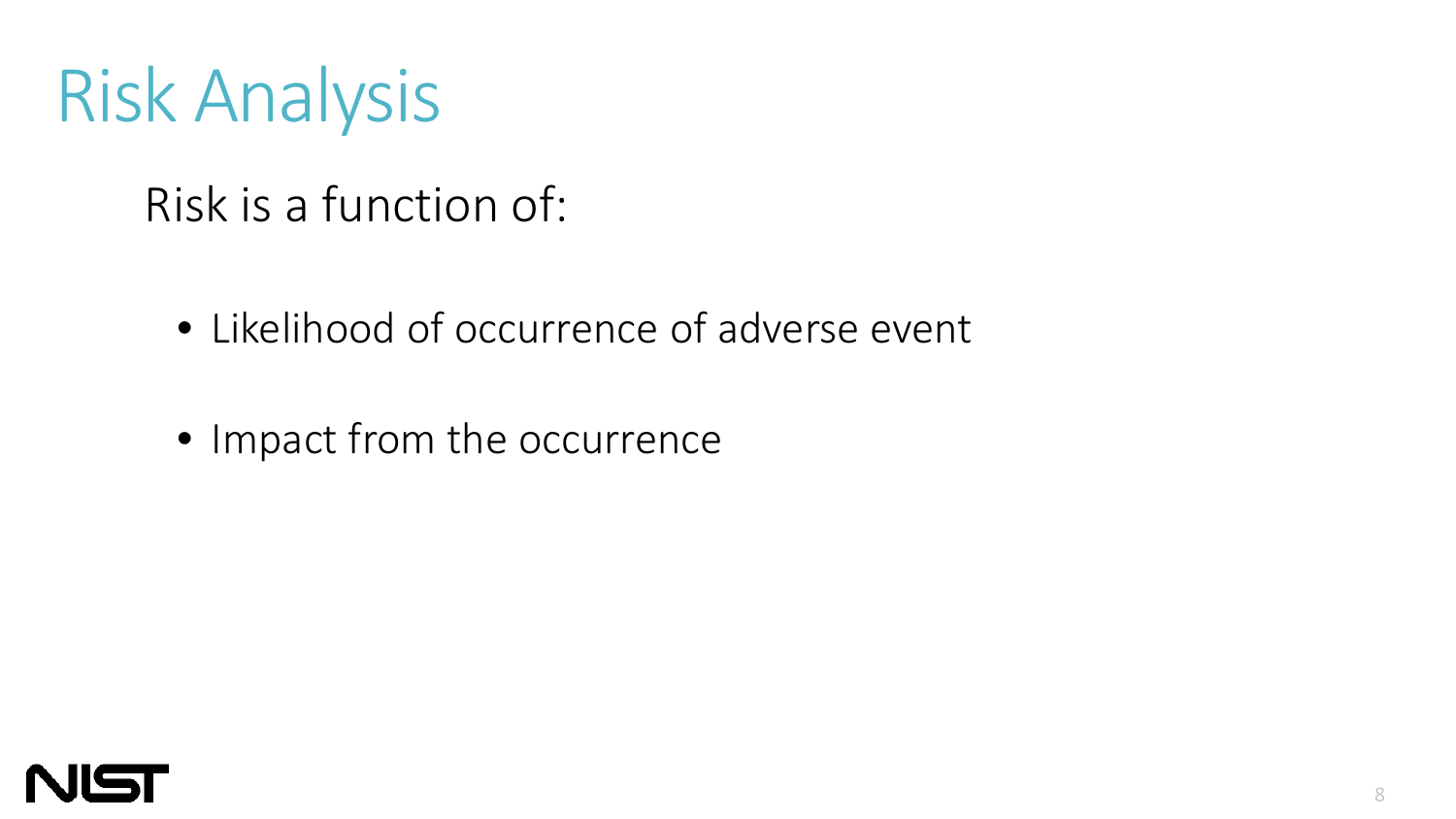# Information Security and Privacy: Boundaries and Overlap



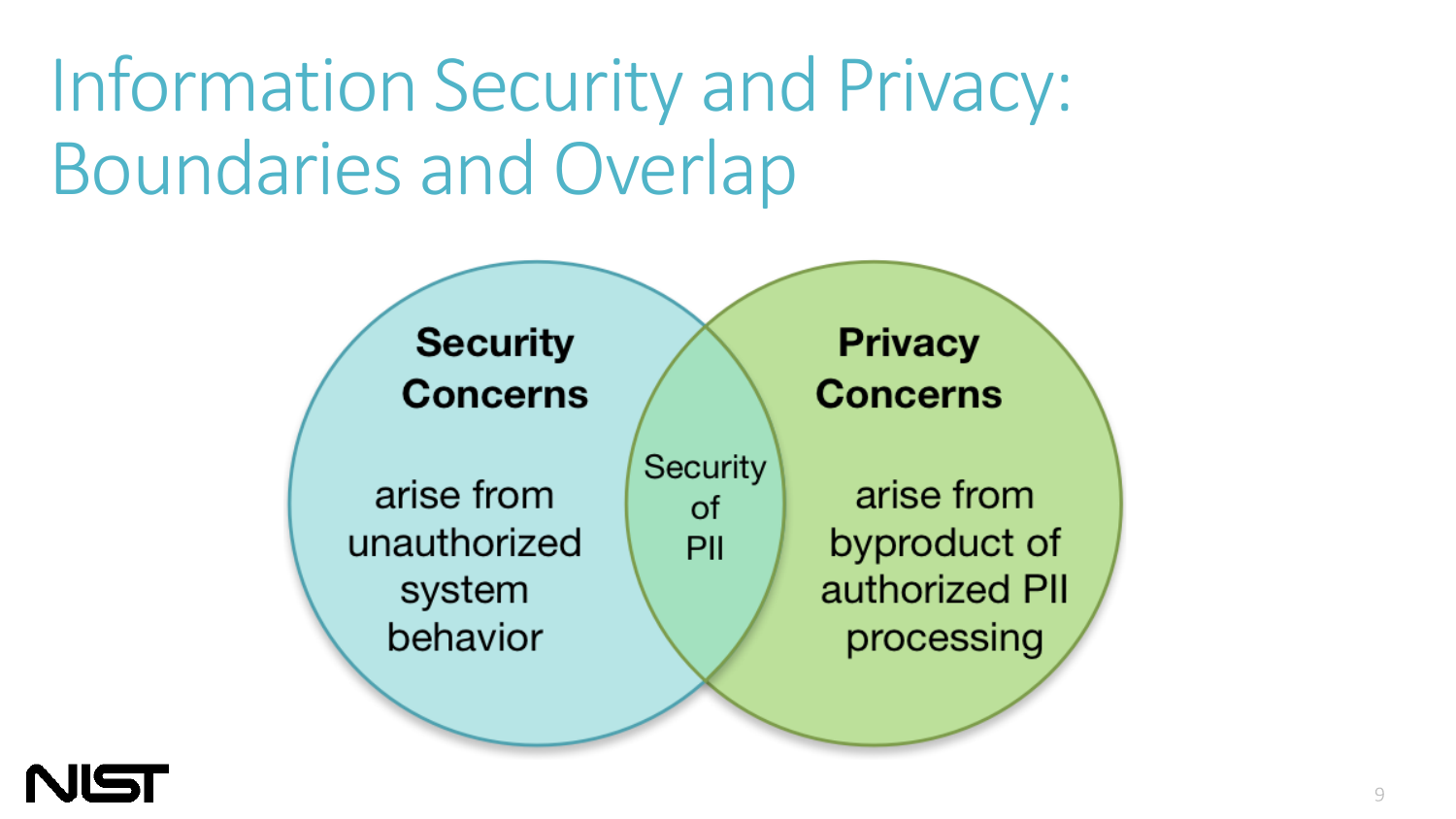## Processing PII Can Create Problems for Individuals



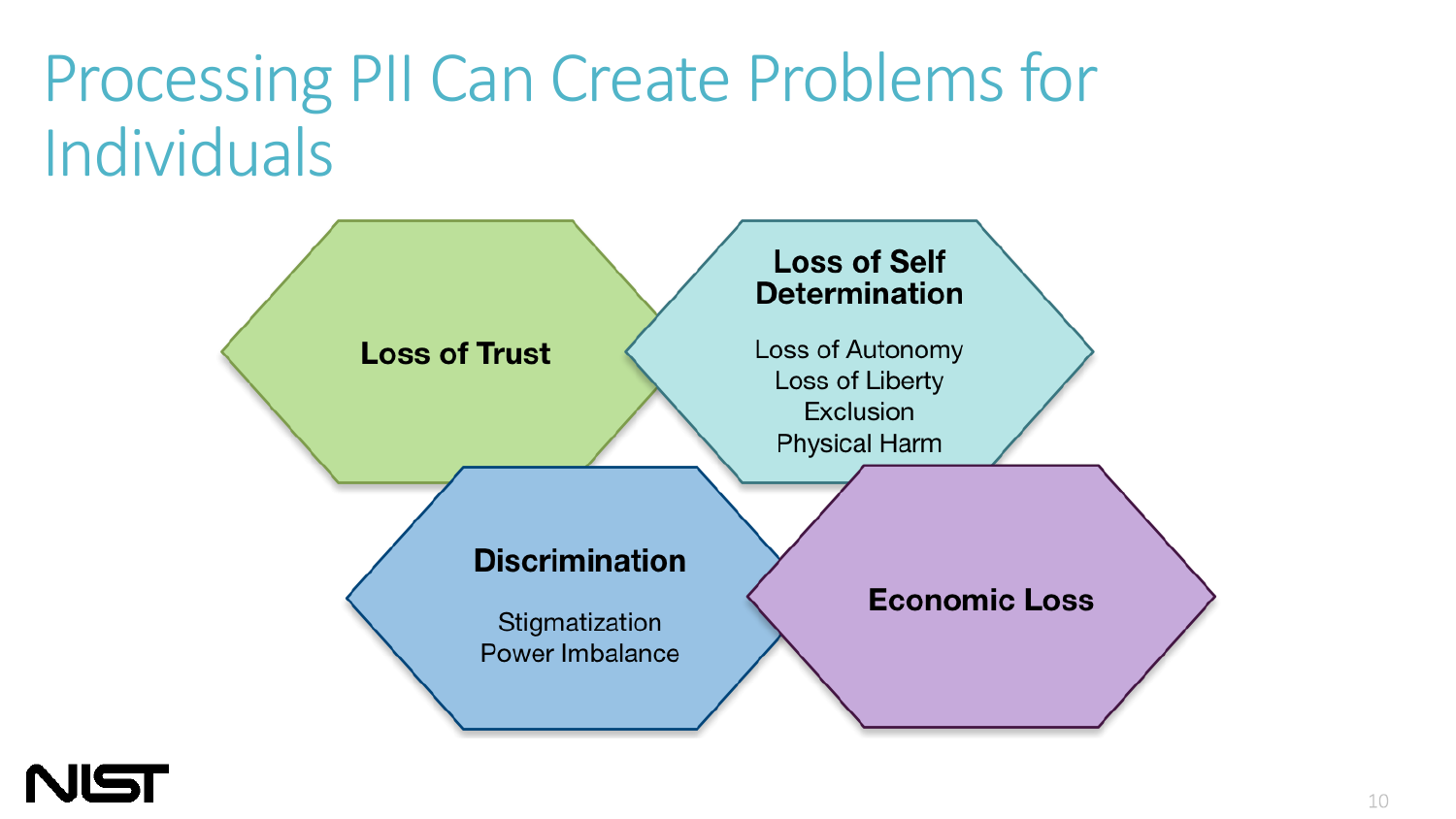# Risk Assessment Components



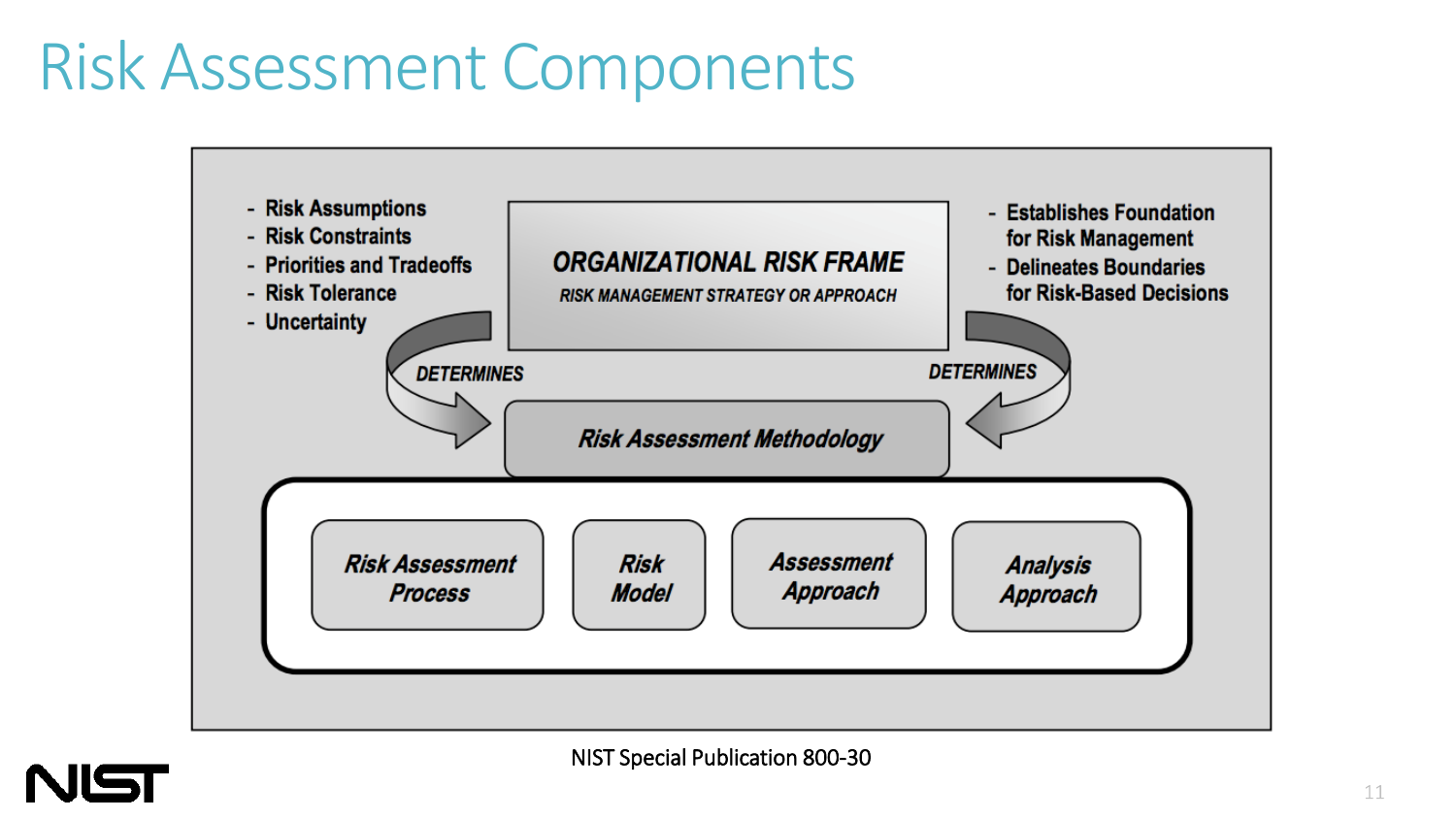# Risk Model

Risk models define the risk factors to be assessed and the relationships among those factors.

> Risk factors are inputs to determining levels of risk.

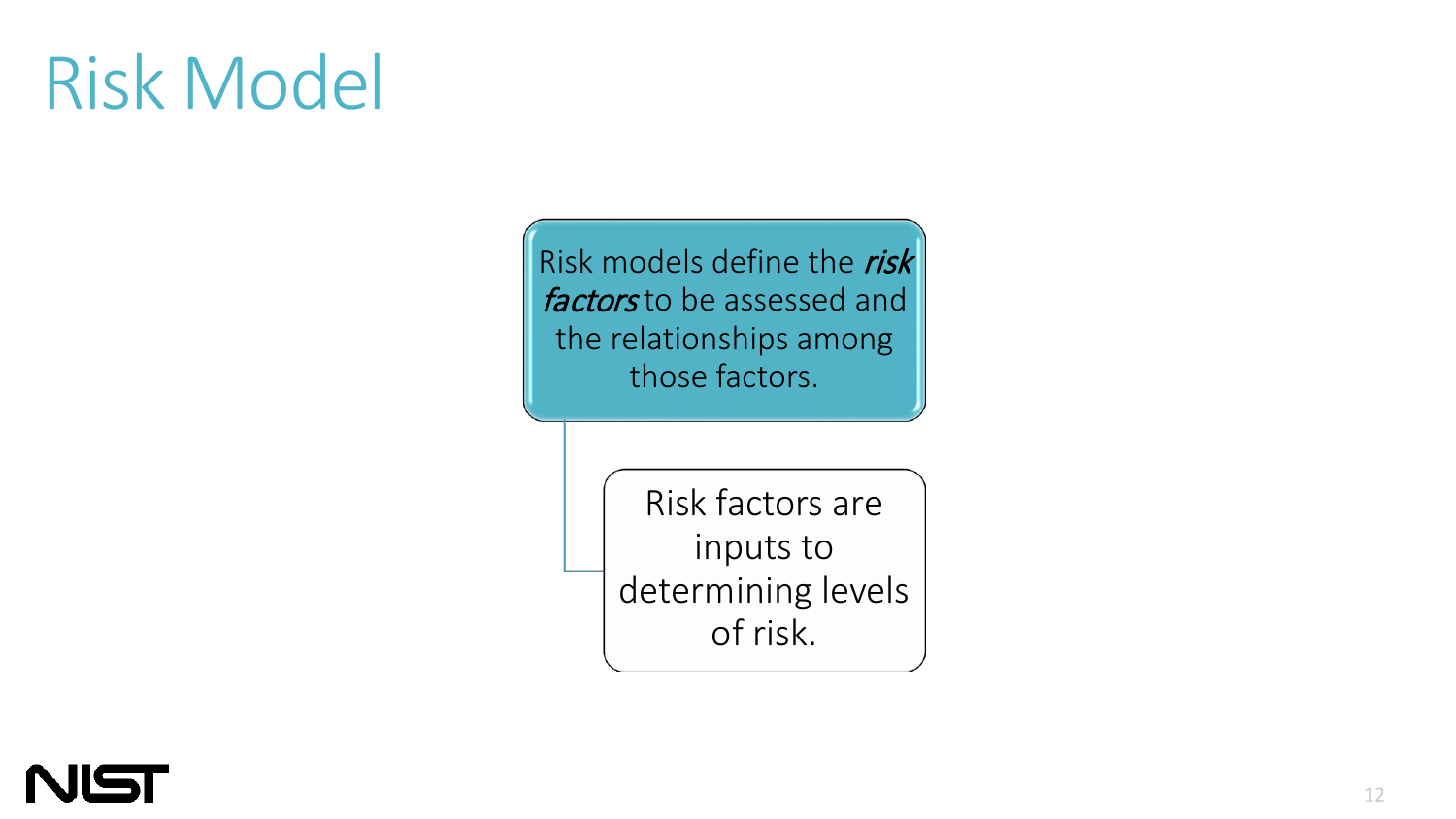# Security Risk Model

Risk factors:

#### Likelihood |Vulnerability | Threat | Impact

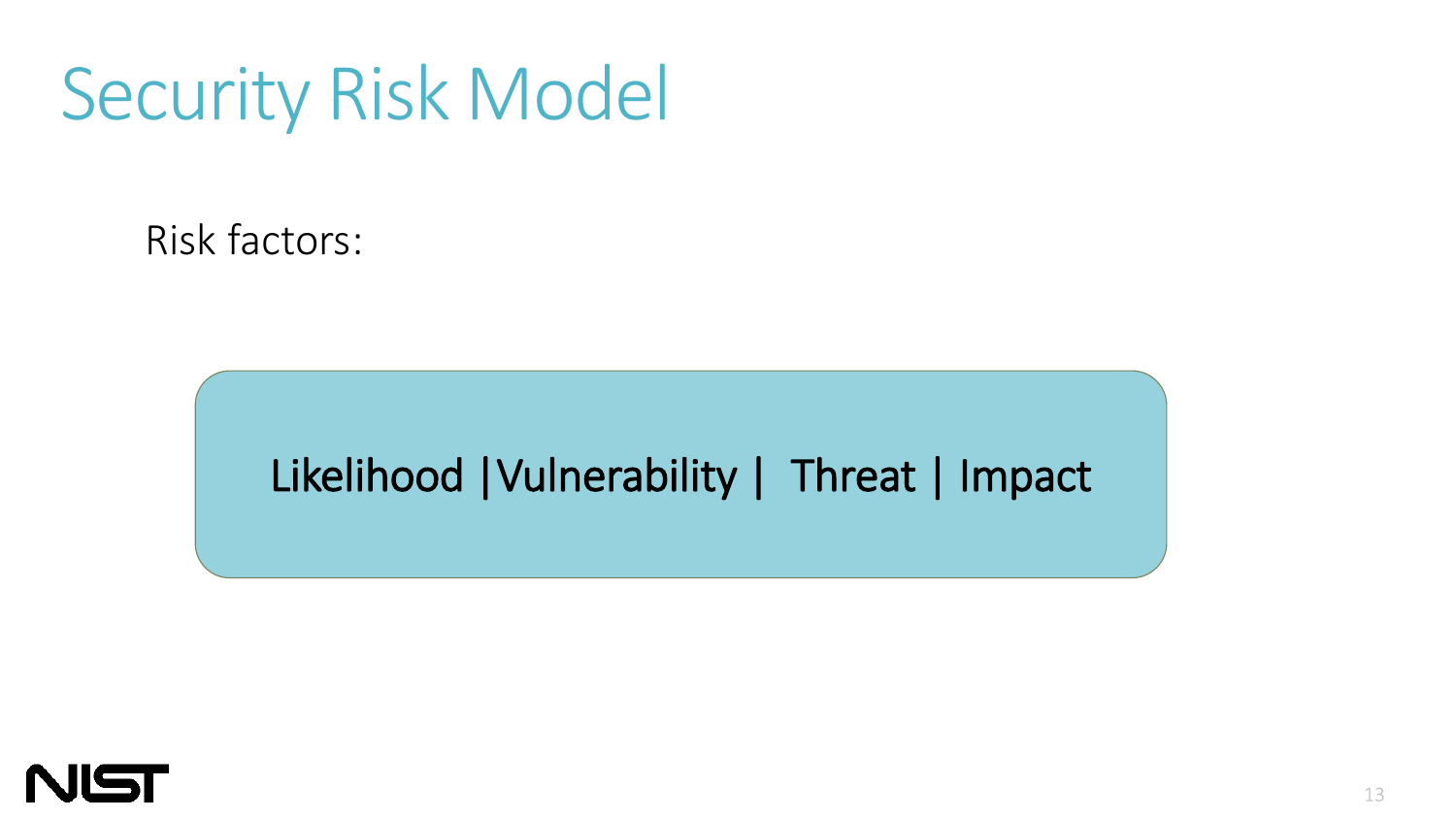# NIST Working Model for System Privacy Risk

Privacy Risk Factors: Likelihood |Problematic Data Action |Impact

Likelihood is a contextual analysis that a data action is likely to create a problem for a representative set of individuals

Impact is an analysis of the costs should the problem occur

*Note: Contextual analysis is based on the data action performed by the system, the PII being processed, and a set of contextual considerations*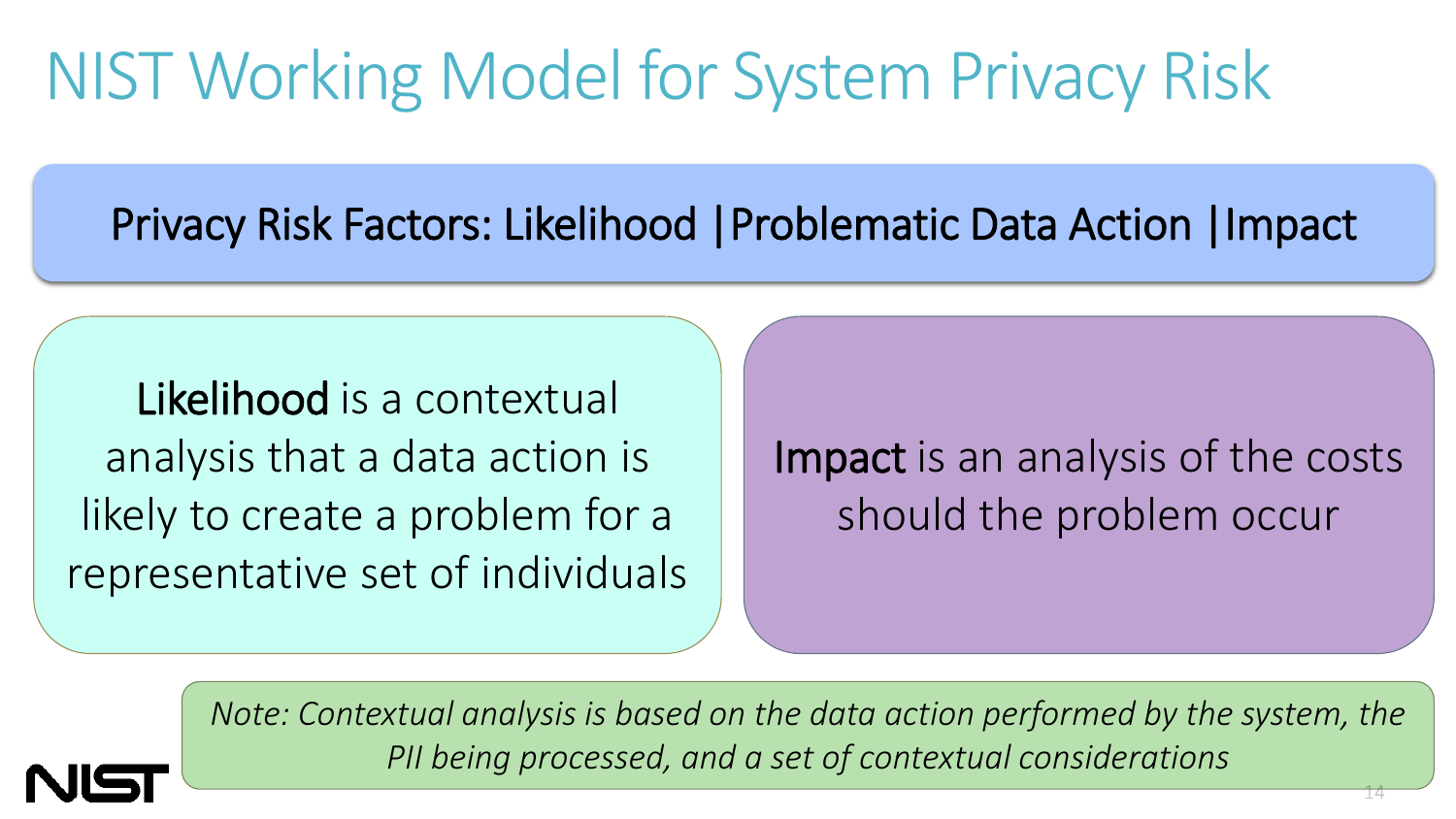# Discussion for the Breakouts

- How can organizations effectively do risk assessments for privacy?
- Does a risk model for privacy differ from other risk models?
- What should be the factors for analysis?

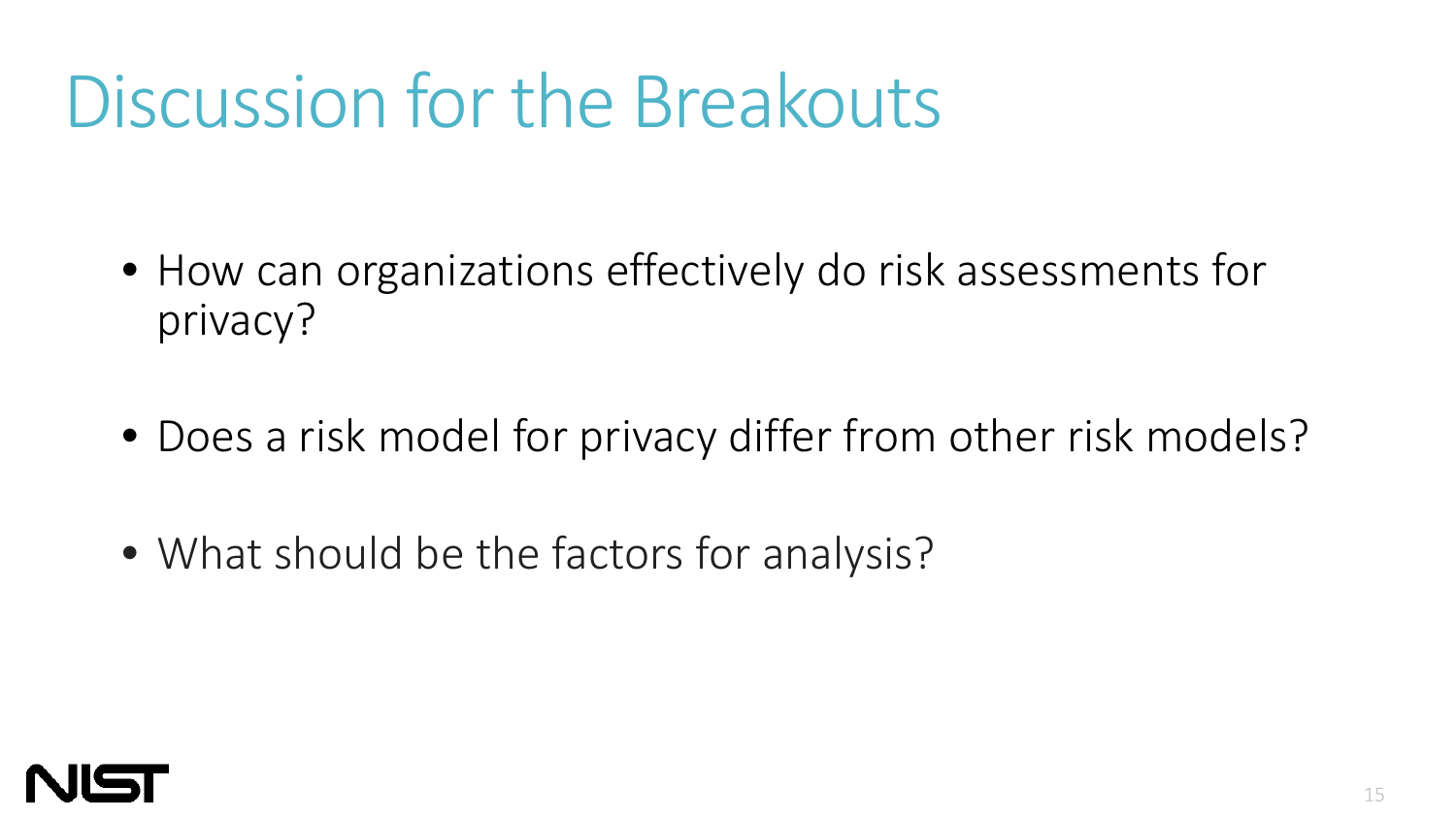# Guidance Roadmap



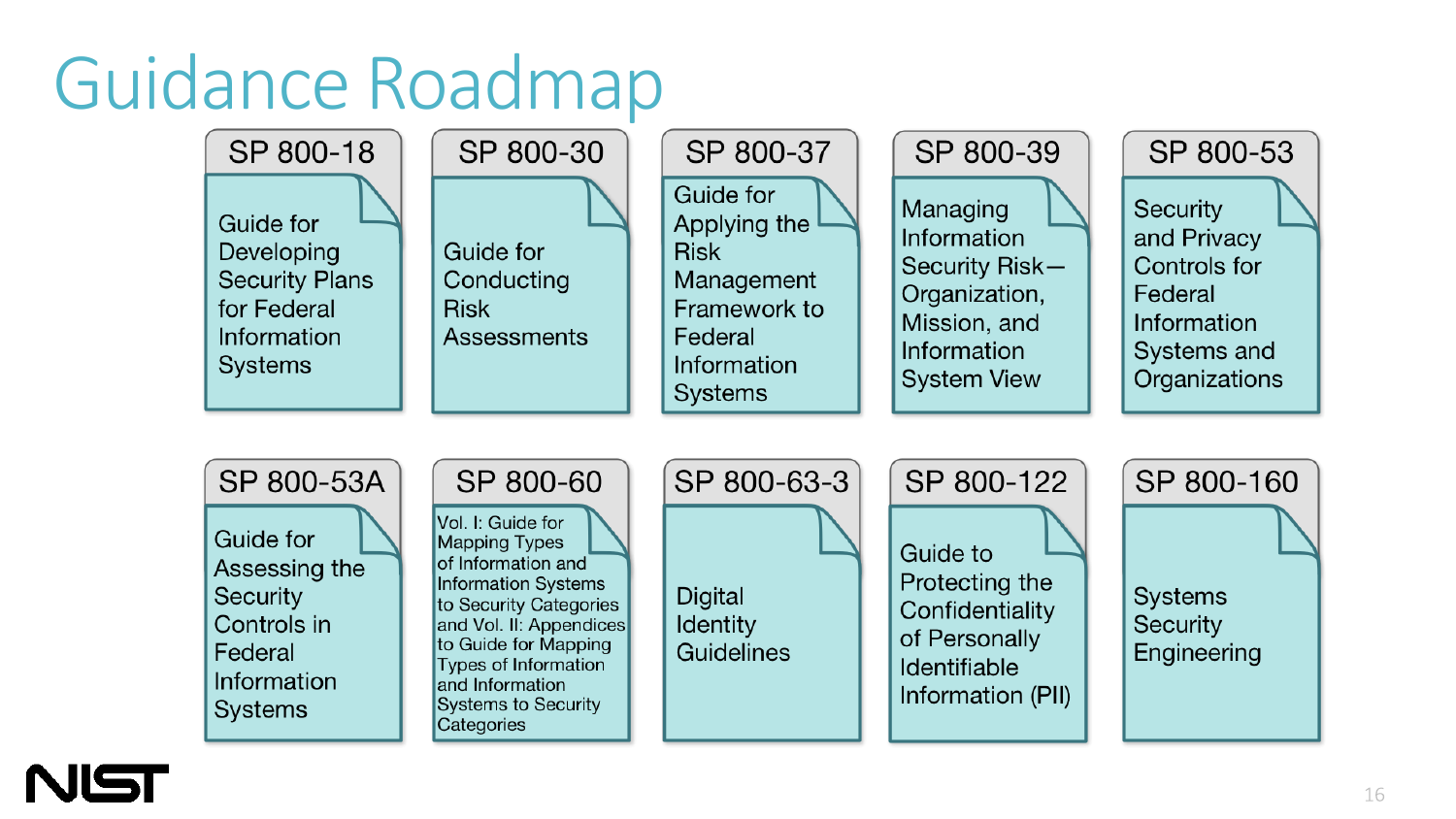# What Should NIST Do Next?

- Which (if any) security-focused RMF documents require privacy parallels or additions?
- What other tools are needed for organizations to effectively do privacy risk management?
- What should be the prioritization?